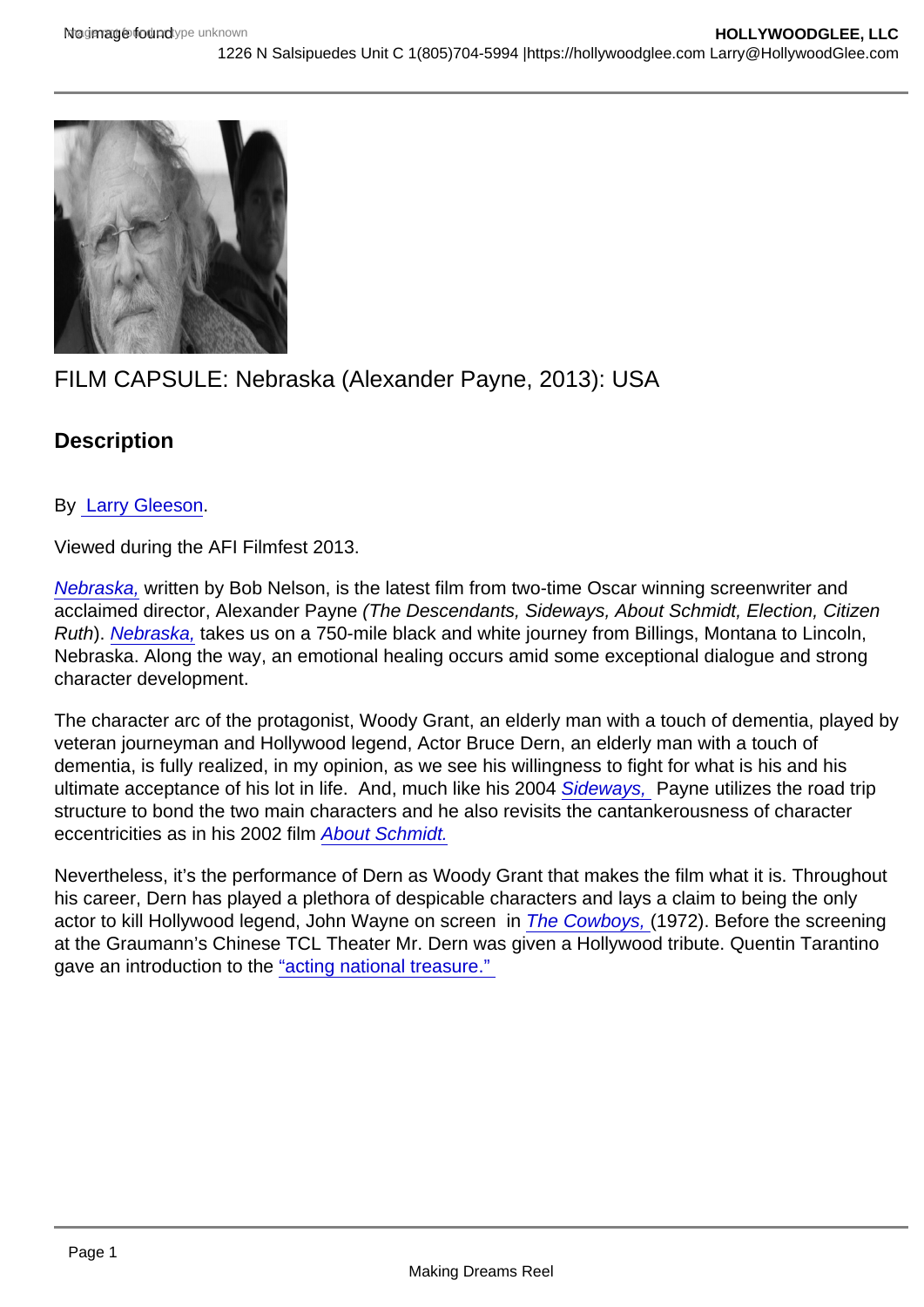The film opens with Woody walking on the shoulder of a well-traveled highway. He tromps up towards the camera and before long the police arrive and escort Woody home to his antagonistic wife Kate, played by June Squibb. She's at wits end with Woody's antics and his adamant, persistent posture in going to Lincoln to get his million dollar prize money which turns out to be nothing more than a Publisher's Clearinghouse type of sweepstakes notification enticing the recipient to order magazine subscriptions. Kate unable to deal with her husband calls upon her sons, David, a local electronics salesman played very convincingly by Will Forte, and Ross, a back-up local newscaster, played by Bob Odenkirk. As siblings often do, the two disagree on their father's situation with David, recently put off by his girlfriend who decided to move out leaving David by his lonesome, seizing the moment to spend time with his dad by driving him to Lincoln so Woody can collect his million dollars but also so he can get to know his dad again.

Along the way the two make a stop after an accident in the town where Woody grew up complete with the relatives and locals who stayed and who believe Woody has become a millionaire. Mr. Payne born in Omaha, Nebraska paints quite a caricature of the local populace. The small town is believable enough. Yet, the characters that inhabit the town might be a stretch. For example, Woody's two nephews draw a strong resemblance to Disney's Tweedle Dee and Tweedle Dum. Adding into the mix is Kate Grant's full on personality, an overly harsh, yet comedic, belittling better-than-thou Catholic, in a most memorable graveyard scene. On the other hand, Stacy Keach who plays Woody's former business partner, Ed Pegram delivers with the utmost believability the dark side of a